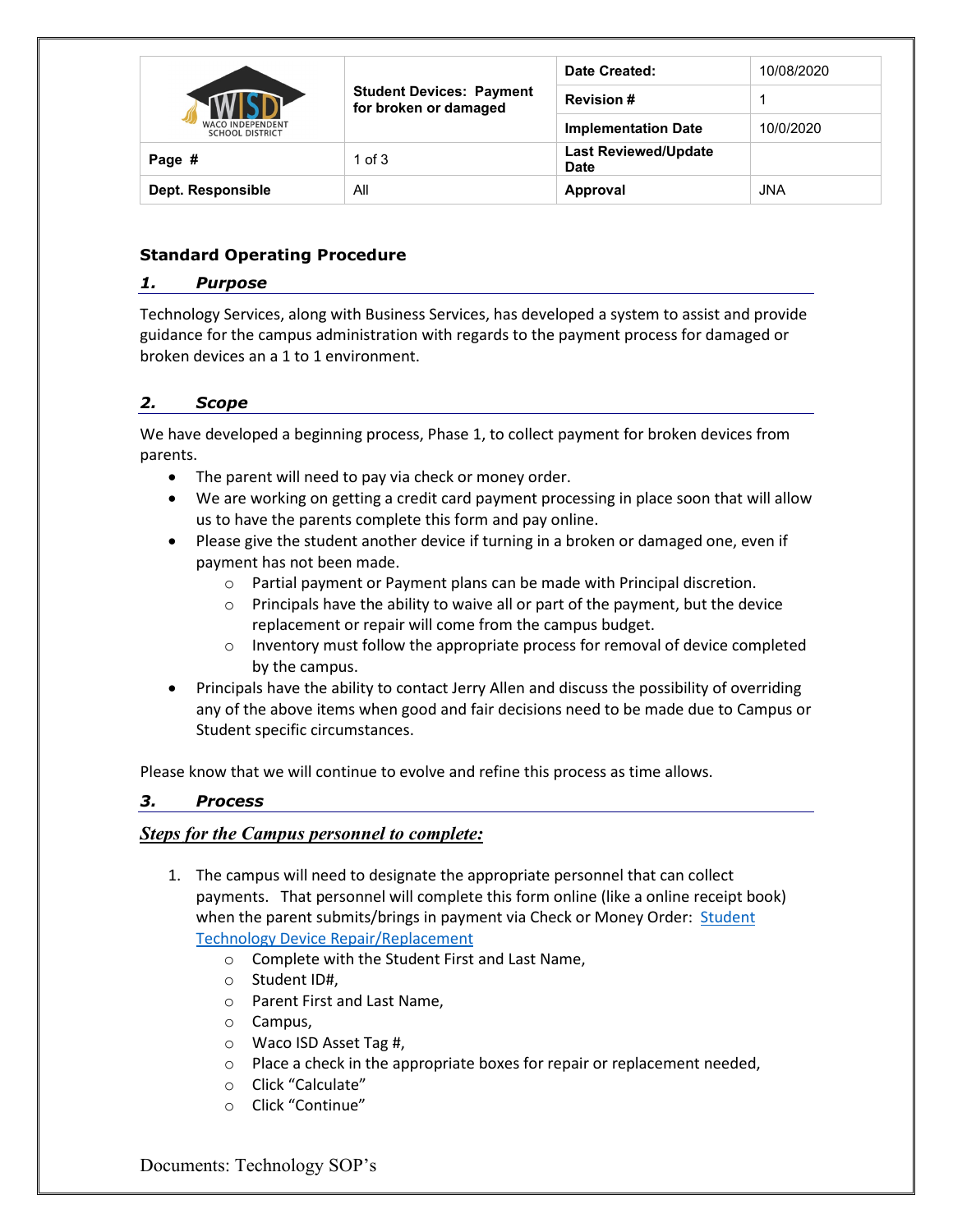|                                                   | <b>Student Devices: Payment</b><br>for broken or damaged | Date Created:                              | 10/08/2020 |
|---------------------------------------------------|----------------------------------------------------------|--------------------------------------------|------------|
| <b>WACO INDEPENDENT</b><br><b>SCHOOL DISTRICT</b> |                                                          | <b>Revision#</b>                           |            |
|                                                   |                                                          | <b>Implementation Date</b>                 | 10/0/2020  |
| Page #                                            | $2$ of $3$                                               | <b>Last Reviewed/Update</b><br><b>Date</b> |            |
| Dept. Responsible                                 | All                                                      | Approval                                   | <b>JNA</b> |

# Example below:

| <b>Parent/Student Information</b>                                                                        |                                                                                                                                                              |                                                                    |                                                                                                                                                 |
|----------------------------------------------------------------------------------------------------------|--------------------------------------------------------------------------------------------------------------------------------------------------------------|--------------------------------------------------------------------|-------------------------------------------------------------------------------------------------------------------------------------------------|
| <b>Student First Name*</b><br>Jerry                                                                      | <b>Student Last Name*</b><br>Allen                                                                                                                           | Student ID#*<br>123456                                             |                                                                                                                                                 |
| Parent First Name*                                                                                       | Parent Last Name*                                                                                                                                            |                                                                    |                                                                                                                                                 |
| Colton<br>Campus <sup>*</sup>                                                                            | Allen<br>Waco ISD Asset Tag ID#*                                                                                                                             |                                                                    |                                                                                                                                                 |
| <b>Tennyson Middle School</b>                                                                            | 121212                                                                                                                                                       |                                                                    |                                                                                                                                                 |
| <b>Repair Cost</b>                                                                                       |                                                                                                                                                              |                                                                    |                                                                                                                                                 |
| chargers are included if replacement of the entire device is needed.                                     |                                                                                                                                                              |                                                                    | Please choose the appropriate item by utilizing the drop down menus below. The first is required, however the remaining are optional. Cords and |
|                                                                                                          |                                                                                                                                                              | Please do not accept cash. Check or Money Order only are accepted. |                                                                                                                                                 |
| Payment: *<br>□ iPad Charge Cable (\$20.00)<br>Power Cord (\$25.00)<br>Chromebook Replacement (\$175.00) | □ iPad Charge Block (\$20.00)<br>Screen Repair (\$50.00)<br>Pad Replacement (\$200.00)<br>Windows Device Replacement (\$200.00) T-Mobile Hot Spot (\$150.00) |                                                                    |                                                                                                                                                 |
| <b>Current Total:</b><br>\$0.00<br>Calculate                                                             |                                                                                                                                                              |                                                                    |                                                                                                                                                 |
|                                                                                                          |                                                                                                                                                              | Please do not accept cash. Check or Money Order only are accepted. |                                                                                                                                                 |
| Check or Money Order #*                                                                                  |                                                                                                                                                              |                                                                    |                                                                                                                                                 |
| 123456                                                                                                   |                                                                                                                                                              |                                                                    |                                                                                                                                                 |

2. You will next need to "Confirm Order"

| Quantity | <b>Amount</b>        |
|----------|----------------------|
| и        | \$200.00             |
|          | \$200.00             |
|          | <b>Confirm Order</b> |
|          |                      |